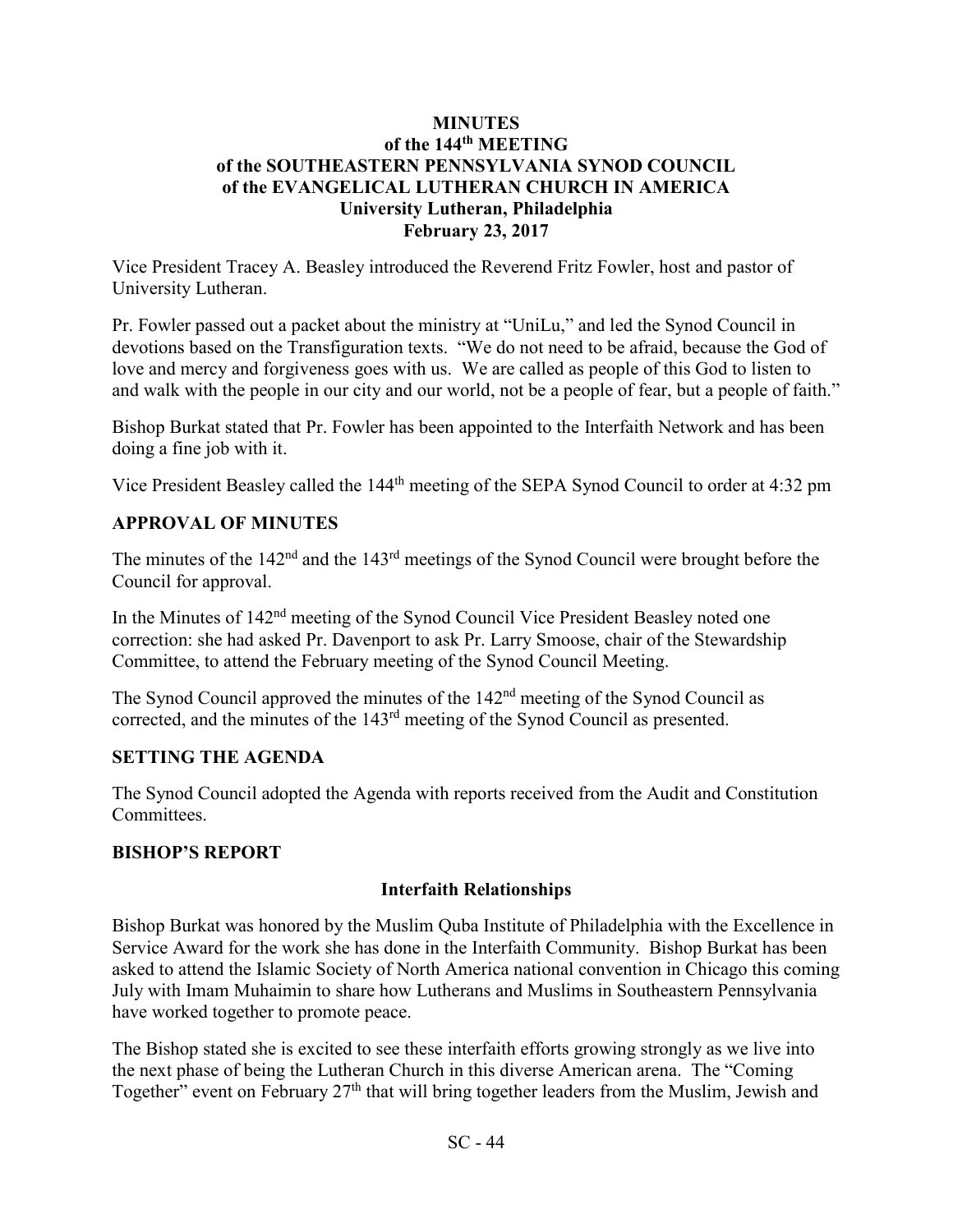Christian traditions in Philadelphia is a great example of how we can speak openly and learn from each other.

# **Conference of Bishops**

The Conference of Bishops met in Charleston SC, and was present at the time when Dylan Roof was being sentenced for his crime of the shootings at the Mother Emmanuel AME Church. Bishop Burkat attended worship there along with three other ELCA bishops. She brought greetings to the congregation from SEPA Synod and from Mother Bethel AME in Philadelphia.

# **United Lutheran Seminary**

The work of the search committee for a president for the new seminary has been moving forward, and the committee has some great candidates. The new school will begin July  $1<sup>st</sup>$ . The offer of full tuition for ELCA candidates has resulted in over thirty people inquiring about attending seminary next year, with fifteen seriously in discernment, just from SEPA Synod alone.

Bishop Burkat will challenge all fifteen supporting synods to raise up at least two candidates each year. If we can do this it will be a tremendous gift for the whole Church.

# **Bishop in Residence**

Bishop Burkat was given the opportunity to be Bishop in Residence at the Lutheran Theological Seminary at Gettysburg. She spoke with several professors who have commented on how effectively the hybrid of online learning and on site class time is working as the faculty also lives into a new model of teaching students at a distance.

# **Anti-racism Retreat**

The hoped for retreat to train Synod Council and the Committee of Deans needed to be rescheduled due to an inability to find suitable space at a feasible cost. The desire was to have the Synod Council trained before the Assembly. This was not possible. An alternate time will be arranged as soon as possible.

# **Brave New Church**

Pr. Brad Burke, Synod Staff described the "Brave New Church" initiative.

He noted the tremendous shifts in the culture around us, and how particularly the millennial generation is not connecting with the Church. This is not just a concern of, or about, the millennial generation. We all need to consider this shift in the culture. To address some of these concerns and shifts, a synod wide, on-line initiative is being launched.

There are four components to this initiative:

A Podcast – weekly on Mondays dealing with texts of upcoming week

A Blog – featuring a rotation of voices wrestling with the changing dynamics of ministry

Community Forums – a space for civil conversations on our changing communities and experiences

SC - 45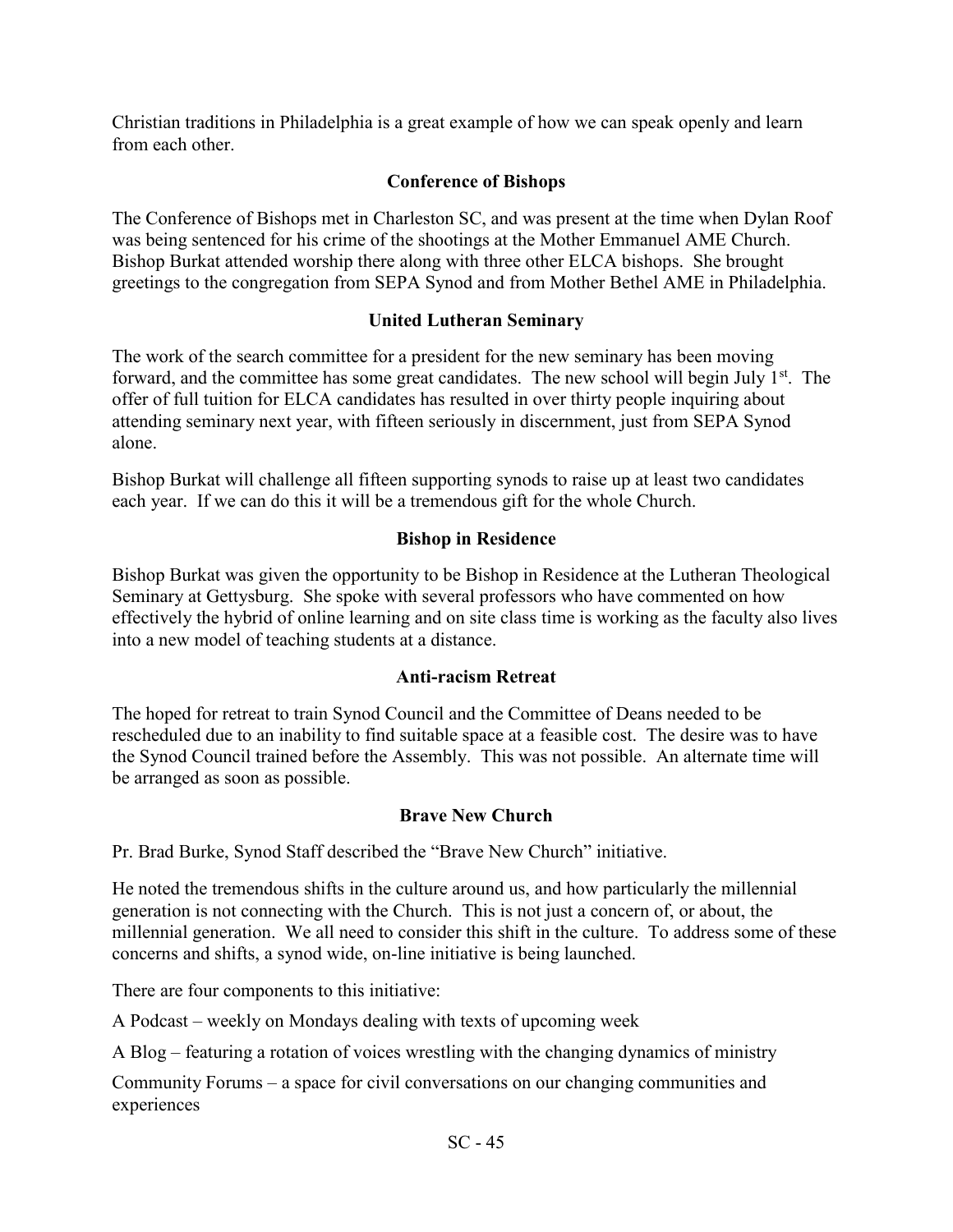A Resources Page – links offered to quality, engaging tools to address these changing times. Congregational connections will also be developed here.

This initiative will be one of the topics discussed at the council officers gathering in March, as well as at the Cross + Gen event at the Seminary March  $10^{th} \& 11^{th}$ .

#### **Actions on the Roster**

#### *Requests for extensions of On Leave from Call status*

**S.C.17.02.01. THEREFORE, BE IT RESOLVED THAT the Reverend Wende Bleam, the Reverend Dr. Harold Evans, the Reverend Gwendolyn King, the Reverend Kristine Peterson and the Reverend Bruce Thorsen be granted an extension for** *On Leave From Call*  **from the ELCA Conference of Bishops Roster Committee, and** 

**BE IT FURTHER RESOLVED THAT the Southeastern Pennsylvania Synod Council request an approval of these extensions from the ELCA Conference of Bishops Roster Committee.** 

The Synod Council unanimously adopted the resolution.

### *On Leave from Call Requests*

**S.C. 17.02.02. THEREFORE BE IT RESOLVED THAT the Southeastern Pennsylvania Synod Council grants the Reverend Jonathan Shin on leave from call status, 1st year, effective February 1, 2017** 

The Synod Council unanimously adopted the resolution.

#### *Retirement Requests*

**S.C. 17.02.03. THEREFORE BE IT RESOLVED THAT the Southeastern Pennsylvania Synod Council grants the Reverend James E. Gulotta retirement status effective May 1, 2017**

The Synod Council unanimously adopted the resolution.

## *Authorization of Housing Allowances*

**S.C. 17.02.04. THEREFORE, BE IT RESOLVED THAT the Southeastern Pennsylvania Synod Council approve the 2017 housing allowance for the Reverend Violet Little and the Reverend Linda Manson, and** 

**BE IT FURTHER RESOLVED THAT that the recipients be reminded that the amounts so designated as rental/housing allowance are excludable from the gross income of the respective recipients only to the extent that said amounts are used to rent or provide a home. Further the amount eligible for the Section 107 exclusion may not exceed the fair rental value of the minister's home (including furnishings and appurtenances) plus the cost of utilities. To the extent a greater amount is designated as rental/housing allowance, the designation will be ineffectual with respect to such amount.** 

The Synod Council unanimously adopted the resolution.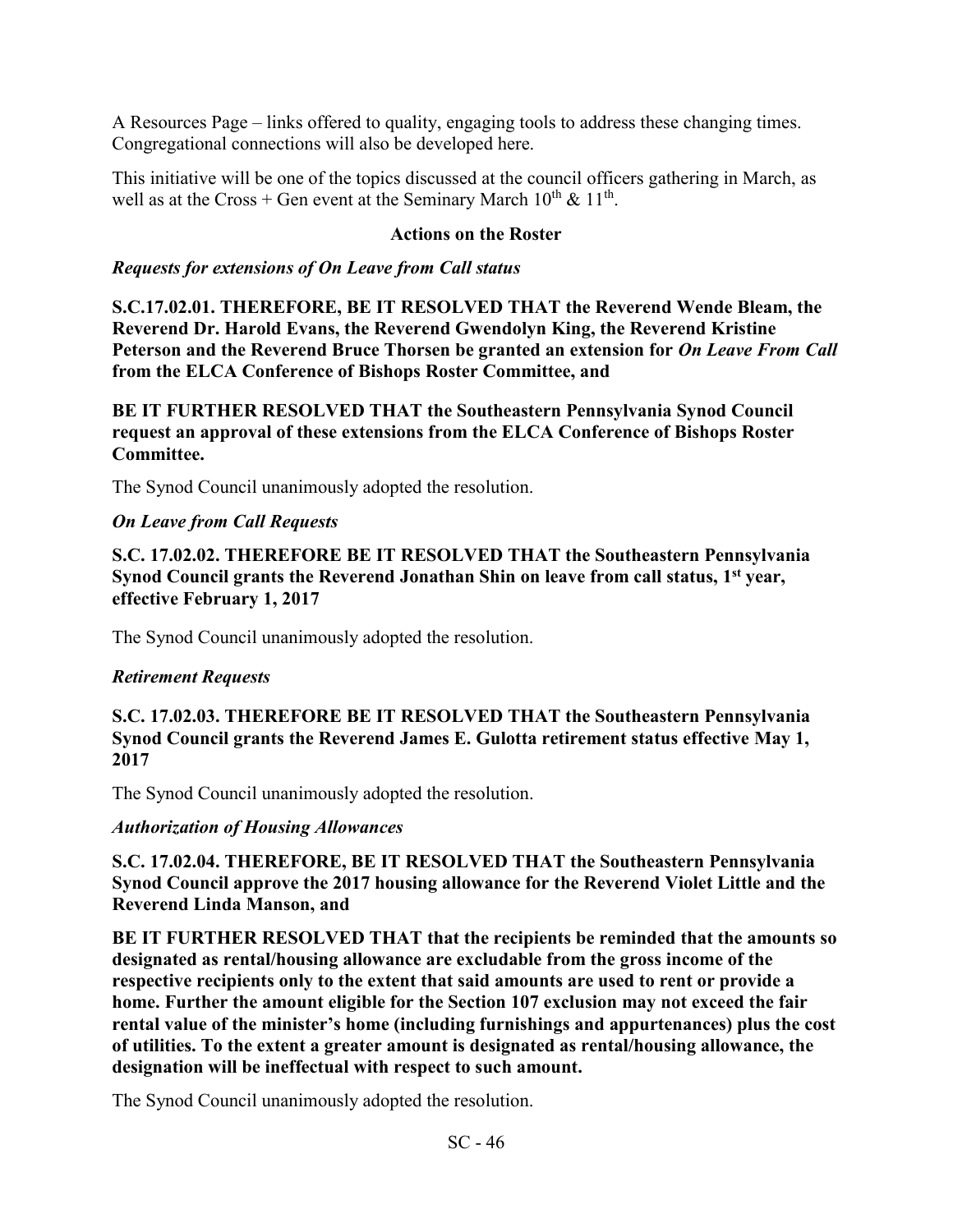#### **Information Not Requiring Action**

### *Transfers*

The Reverend Paul Xander to Northeastern Pennsylvania Synod effective January 18, 2017 The Reverend Stephen Weisser to Northeastern Pennsylvania Synod effective February 14, 2017

### *Deaths*

The Reverend Dr. Allan H. Jahsmann, which occurred December 13, 2016

Ms Susan Pursch thanked the Bishop for her report. She shared that she is proud of our Bishop and the work she does to represent us across denominations and in interfaith dialogues. Still, she would like a report on what is happening within the Synod as well.

Bishop Burkat asked the Council to clarify what might be helpful.

Mr. Phil Tackett said that, as an example, we have a new Dean in Upper Bucks, but we do not have any notification of this at Synod Council.

Pr. Sarah Anderson-Rajarigam suggested perhaps a sense of the finances of congregations beyond finance report.

Bp. Burkat noted the Deans do work, the Staff does work, and various Teams do work. What does Council need? Perhaps we have Pr. Marcia Bell, Director of Mobility, write a summary of the work of the Deans for the Synod Council?

Ms Pursch thought that might be helpful.

Vice President Beasley suggested perhaps we have Pr. Bell attend twice a year to give us an impression of what is going on. We need to be very careful of confidentiality. Perhaps she could give list of congregations in transition, and perhaps list the congregations that are now part-time.

Mr. Rod Rothermel suggested perhaps the Deans could share what is going well, and what challenges they have in their Conferences.

Some consideration will be given to this, particularly to if it is best to have a written report, or just an occasional visit from Pr. Bell.

## **EXECUTIVE COMMITTEE AND VICE PRESIDENT'S REPORT**

Vice President Beasley alerted members of the Synod Council that information for the upcoming Synod Assembly is on MinistryLink. She reminded members that if a member of Synod Council wishes to attend the Assembly and is not a Voting Member of their congregation, the Synod will cover their registration. However, members will still need to fill out the registration form and submit it to the Synod office.

Vice President Beasley then welcomed the Reverend Larry Smoose, Chair of the Synod's Stewardship Committee, to present the Mission Moment.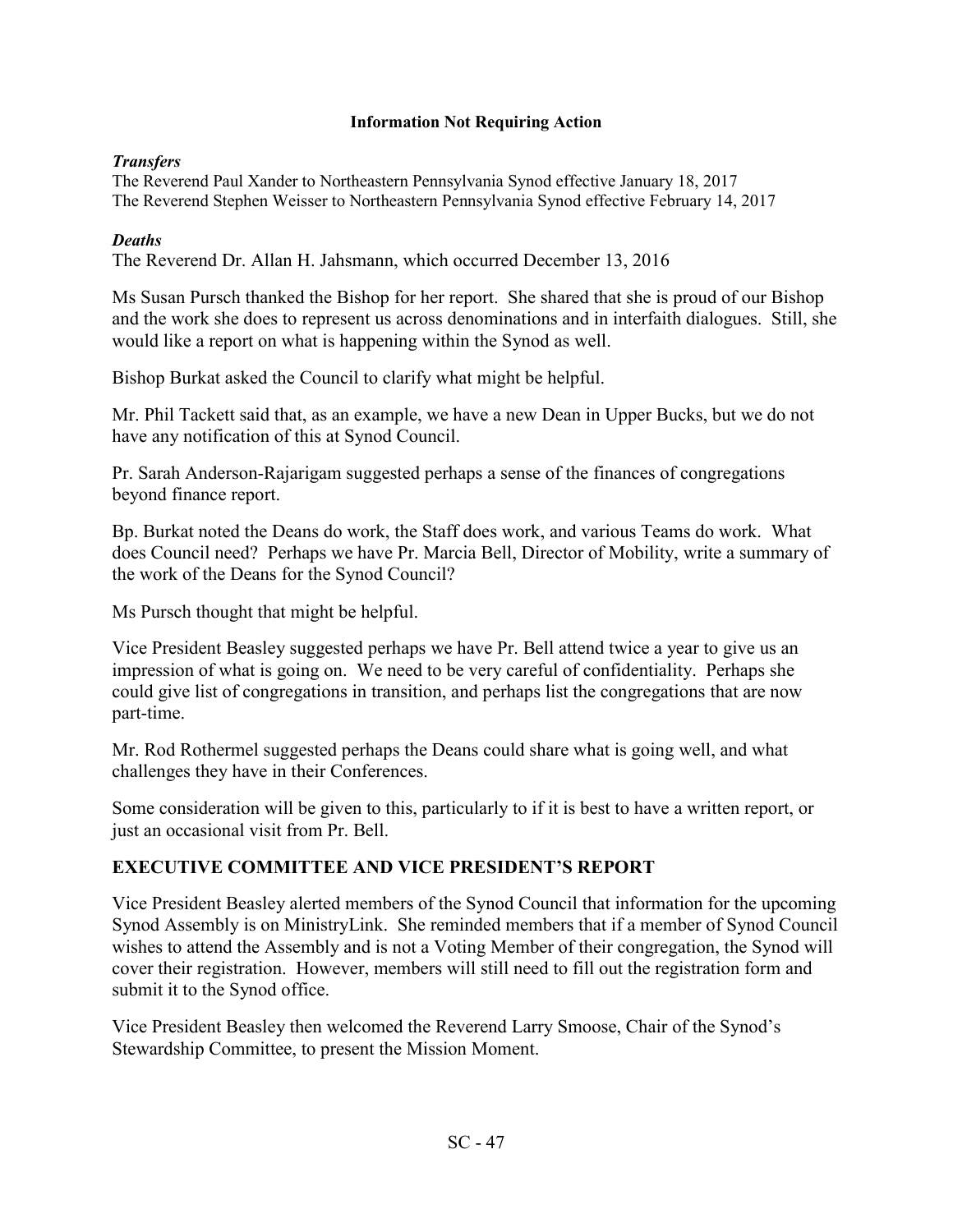## **MISSION MOMENT**

Pr. Smoose gave an overview of the Synod's financial history over the past thirty years.

In 2016 partnership support (the regular offerings from congregations to the Synod) was down \$119,000 from the amount given in 2015. Likewise, partnership support in 2015 was down from the amount given in 2014. This is nothing new. It is part of at least a 30 year trend from the time the ELCA began. This leaves us in difficult straits financially, as the Synod has received fewer actual dollars, not just dollars adjusted for inflation, than were received in 1986.

Pr. Smoose than addressed some of the causes of this decline. As a visual aid, he provided each member of the Council a copy of the ELCA trend report of their congregation, covering the last 8 years.

Some general information about the 27 congregations represented on the Synod Council:

Regular giving by members:

- In 14 congregations regular giving by members to the congregations went down
- In 11 congregations regular giving went up
- In the remaining 2 regular giving stayed the same

Partnership Support:

- For 18 congregations partnership support went up
- For 3 congregations partnership support stayed the same
- For 6 congregations partnership support went down

Percent of regular giving shared as Partnership Support

- For 11 congregations, 2015 partnership support was 8% or more
- For 16 congregations 2015 partnership support was less than  $8\%$ , and some gave nothing
- · 22 congregations share a lower percentage now than in 2008
- · 4 congregations share a higher percentage now than in 2008
- 1 had no change

What are the attitudes and concerns that contribute to this overall decline of support for the Synod?

- Some have memories of conflict from 30 years ago
- · Shrinking membership
- · Buildings that need care
- · A trend, not necessarily in these congregations, to give to local needs
- Not as much denominational loyalty
- Active worship is now  $2x/m$  onth rather than weekly
- Connection to own location causes resistance to cooperative ministry.

Multiple factors have contributed to the decreased level of support, but: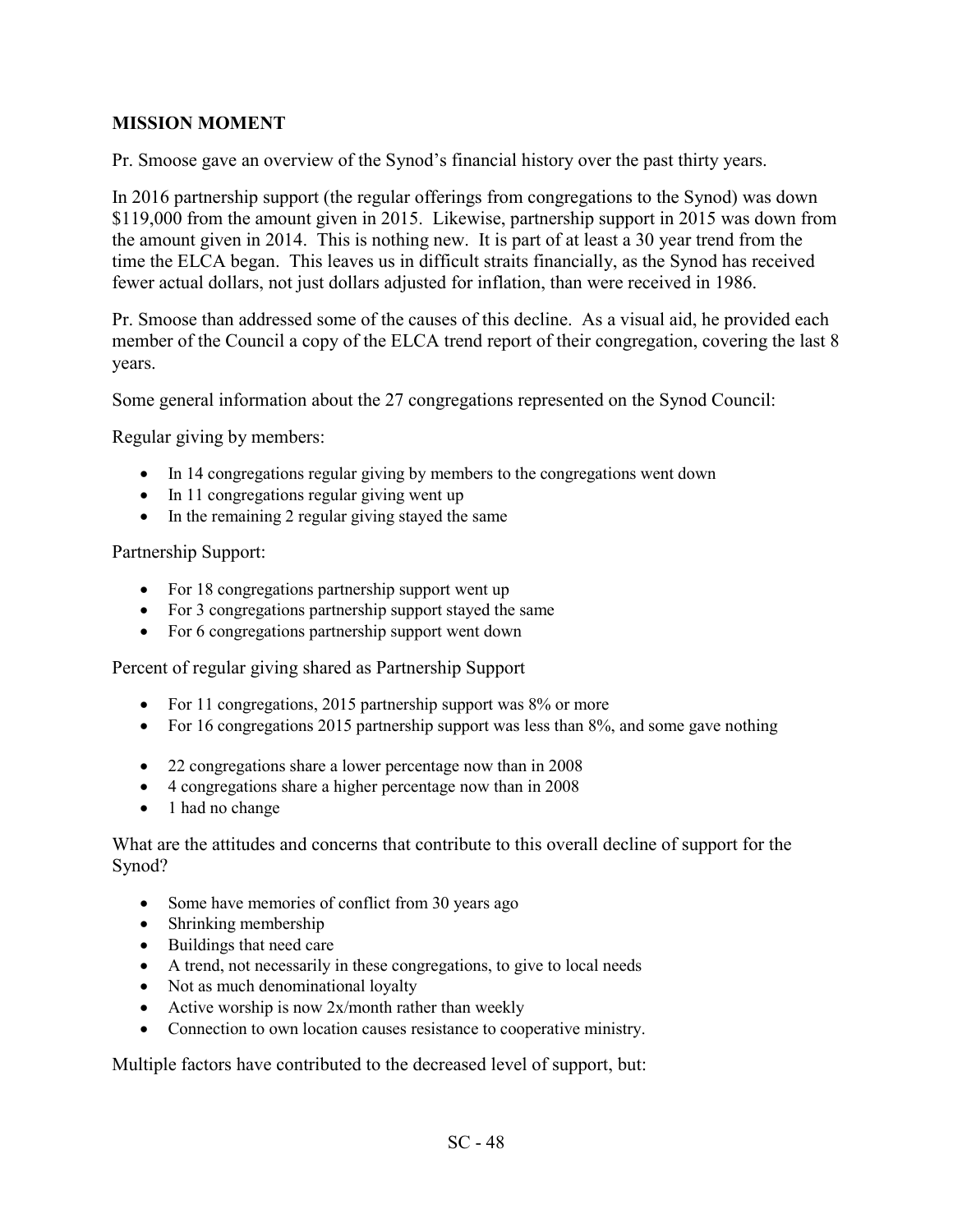What is the Stewardship Team trying to do?

- 1. Rescue the term Stewardship. If "stewardship" is managing what has been entrusted to you, then every congregation needs to be involved with that, as does every member.
- 2. We want to help congregations develop a culture of generosity. It is more than just asking for money, but learning how to manage all your assets. The resources we have to share drive our mission and our ministry. We need people time and money. If we do not develop generous sharing of these we are in trouble.
- 3. We are going to the Conferences what do your congregations need? How can we provide training, information, or events to help with that?
- 4. Workshop on 4/29 Representatives from Vanco will discuss electronic giving. 60% of our congregations have some form of electronic giving, but most are using "Simply Giving" style of donations. How can we effectively reach millennials, who don't use checks or carry cash?
- 5. We are offering a Pilot program with NEPA Synod each synod is getting 8 congregations of varying sizes to engage in a 2 year program to cultivate a culture of generosity. The cost of the program will be about \$2,000/year, covered in part by a grant. Congregations will contribute a portion, based on size of congregation. These congregations will also commit to sharing with the Synod financially and sharing the information with other congregations.
- 6. Other ways the Stewardship Team is reaching out: Stories of Generosity contest; Stewardship Tip of the Month in MinistryLink; workshop on how to make a narrative budget to tell the story of the congregation through its budget; forum on e-giving at Assembly; teaching basic biblical principles of stewardship, such as why see 10% as a mark for sharing our financial resources.

What is needed to do?

It is a long process to turn this around.

We need to tell the story of what the Synod is doing. This needs to be more than MinistryLink. It needs to be personalized. No group knows more about the Synod than the Synod Council. We need to commit to this work. We need to tell the story!

The Synod Council thanks Pr. Smoose for his presentation, and his work on behalf of our Synod.

# **SECRETARY'S REPORT**

Secretary Richard brought to the Synod Council the following resolution concerning the closing of St. John Lutheran Church, Pottstown. St. John has already closed, and the Synod Council did act to recognize this fact, but the bank that is working with the Synod for the sale of the property has requested this specific language.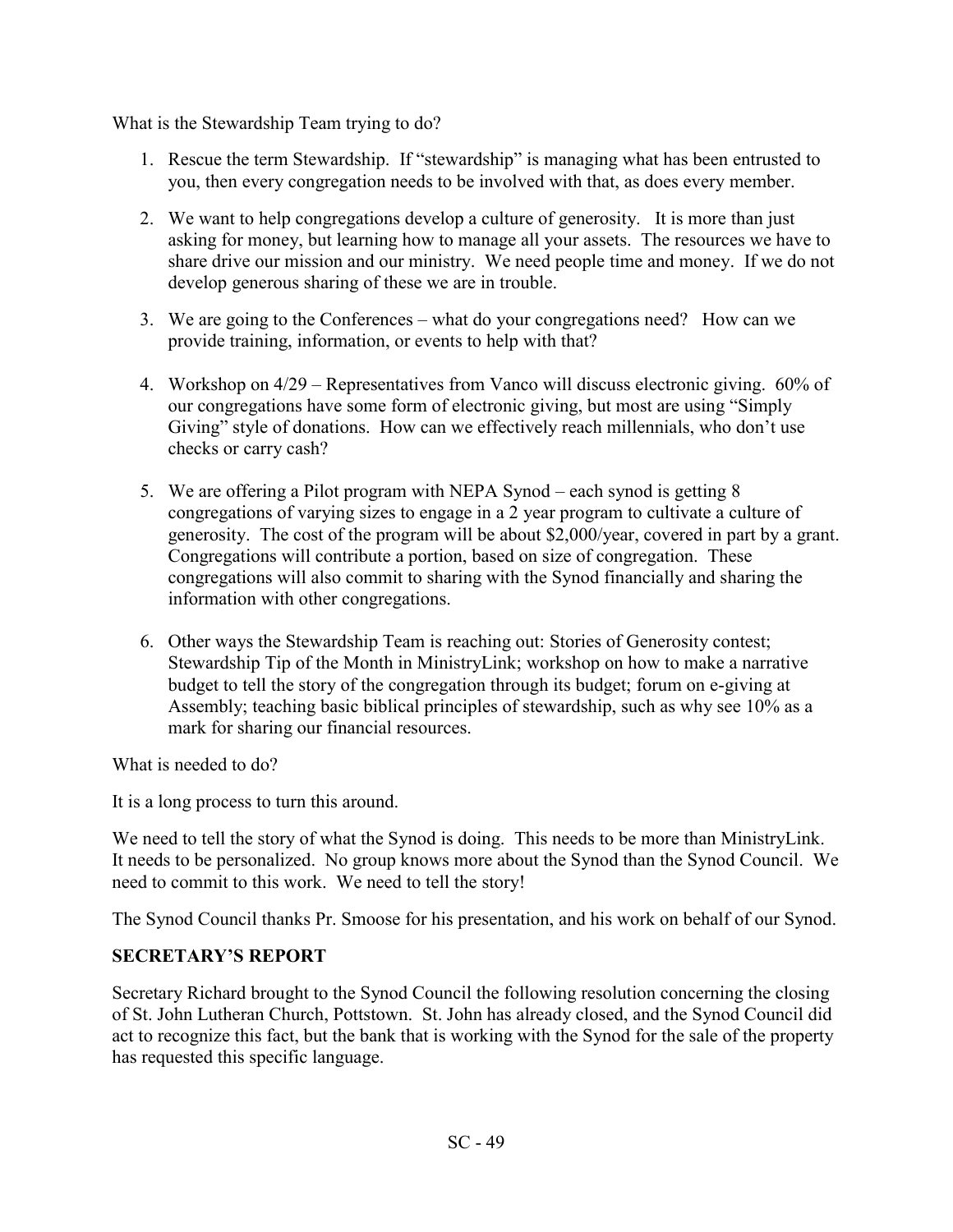**S.C. 17.02.05. THEREFORE BE IT RESOLVED THAT the Southeastern Pennsylvania Synod Council acknowledges with sadness the action of Evangelical Lutheran Church of St. John of South Pottstown, PA to close, effective January 6, 2015, on which date the Southeastern Pennsylvania Synod received the property of Evangelical Lutheran Church of St. John, in accordance with the Constitutions, Bylaws, and Continuing Resolutions of the Evangelical Lutheran Church in America, specifically 9.71.b., +S13.23., and \*C7.01.; and, on this date, February 23, 2017, authorizes Rev. Claire Burkat, the Bishop of the Southeastern Pennsylvania Synod, or the Bishop's representative(s), to sign the Deed and all Seller Affidavits and other closing documents and sell the real property having an address of 75 E. Main Street in Pottstown, Pennsylvania, on behalf of the Southeastern Pennsylvania Synod to the Living Hope Mennonite Fellowship at a sales price of Two Hundred Sixty Thousand Dollars (\$260,000.00).** 

The Synod Council unanimously adopted the resolution.

Secretary Richard thanks Pr. Jane Marston for taking over the recording of the minutes as he presented numerous resolutions affecting the Synod's Constitution, Bylaws and Continuing Resolutions.

## **Actions on Synod Constitution**

Synod Secretary Karl Richard presented a series of proposed amendments to our Synod's Constitution, Bylaws and Continuing Resolutions. Some of these changes were recommended by a committee formed to review the existing constitution in light of changes in the Model Constitution for Synods adopted by the 2016 Churchwide Assembly as well as in the number of Conferences in our Synod. Pr. Richard; Pr. Jane Marston, chair of the Synod Constitution Committee; and Pr. Tyler Rasmussen, member of the Executive Committee, served on this committee.

The ad hoc committee also drafted a continuing resolution describing procedures for electing a bishop based on the discussion with ELCA Secretary Wm. Chris Boerger with the Executive Committee and at the special meeting of the Synod Council held on January 31, 2017. This continuing resolution was reviewed by the Executive Committee, which recommended it to the Synod Council for adoption.

The following amendments were discussed and voted on:

#### **1. SEASONAL MEMBERS:**

Secretary Richard noted that the Model Constitution for Congregations now allows for seasonal members when the Synod Council has approved this on its territory. The ad hoc committee recommended the following resolution:

#### **S.C. 17.02.06. THEREFORE, BE IT RESOLVED THAT the Southeastern Pennsylvania Synod Council adopt the following Continuing Resolution regarding seasonal members of congregations:**

#### *S13.02.A17. This synod allows congregations to provide for seasonal membership in accordance with \*C8.02.e. of the Model Constitution for Congregations.*

The Synod Council unanimously adopted CR S13.02.A17.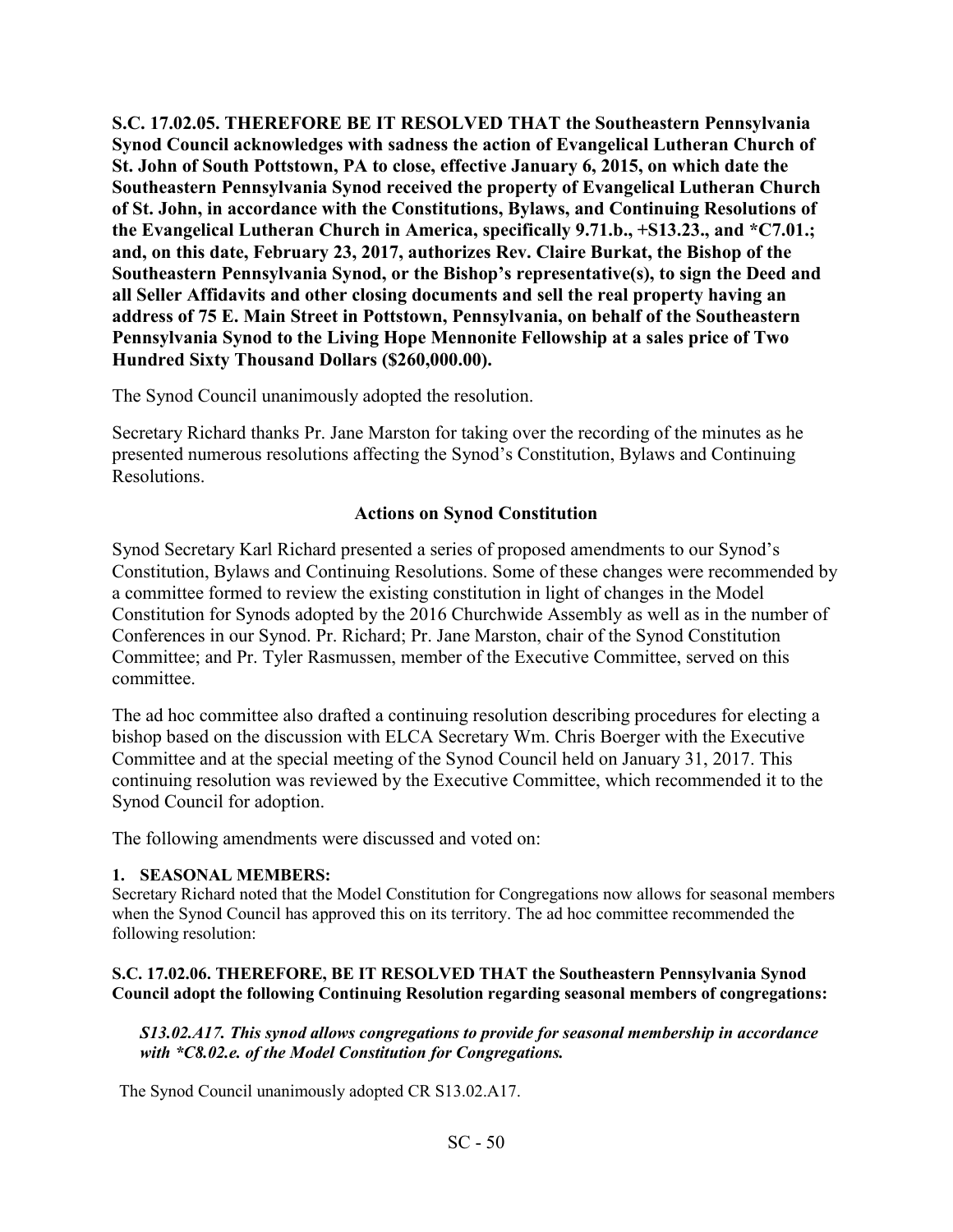### **2. PROCESS FOR WITHDRAWAL FROM ECCLESIASTICAL BALLOT FOR BISHOP**

Secretary Richard reported that ELCA Secretary Boerger had suggested we clarify the process for how those nominated for the office of bishop may withdraw their name from consideration. The ad hoc committee recommended the following resolution:

**S.C. 17.02.07. THEREFORE BE IT RESOLVED THAT the Southeastern Pennsylvania Synod Council amend Continuing Resolution S9.04.A94.1) by addition as follows:** (suggested additions are underlined)

**S9.04.A94. 1) Following the first ballot, reasonable efforts shall be made to contact nominees in order to determine their willingness to serve. The assembly shall be informed of those efforts as well as the responses of the nominees.** 

*A nominee may withdraw from the process by informing the Committee on Elections by one of the following means:* 

 *a. written notification b. email notification c. verbal notice, in person or by electronic means, to 2 members of the election committee.* 

The Synod Council unanimously adopted the amended version of CR S9.04.A94.

#### **3. PROCESS FOR PREPARING THE SYNOD FOR THE ELECTION OF A BISHOP**

Secretary Richard reported that, following discussions with ELCA Secretary Boerger on January 31, 2017, the Executive Committee proposed the following resolution to the Synod Council:

#### **S.C. 17.02.08. THEREFORE BE IT RESOLVED THAT the Southeastern Pennsylvania Synod Council adopt the following Continuing Resolution for the process of electing a Bishop:**

#### *S9.04.B17 Process for preparing the Synod for the election of a Bishop*

*When there is an election for a bishop where there is no incumbent, this synod shall use a threestage process which will allow for those who will be voting members to the Synod Assembly at which a bishop will be elected to consider both the needs of the synod and persons who might exhibit the gifts to serve as bishop. This process shall begin the year prior to such election and conclude with the ecclesiastical ballot for bishop at the appointed Assembly. This process will not be required in the event of a special election for a bishop. The teams for this process shall be appointed by the Executive Committee in consultation with the Bishop and approved by the Synod Council. The teams shall be chaired by laypersons.* 

*A. Stage One. A Transition Team shall develop a Synodical Mission Profile. Included in such a Mission Profile might be the latest demographics and vitality indicators of the congregations on the territory of the synod, updated demographic information on the rostered leaders serving in the synod, and an assessment of the hoped for direction of the synod and its ministry. This Synodical Mission Profile shall be completed by December 1st of the year prior to the election and made available upon completion.* 

*B. Stage Two. A Discernment Team shall develop a prayer-filled process for conversation and discernment across the synod. This process shall include ways to discuss the gifts for ministry that might be helpful to advance the Synodical Mission Profile and how to identify persons who might possess these gifts. The structure for this prayerful conversation shall include consideration of:* 

SC - 51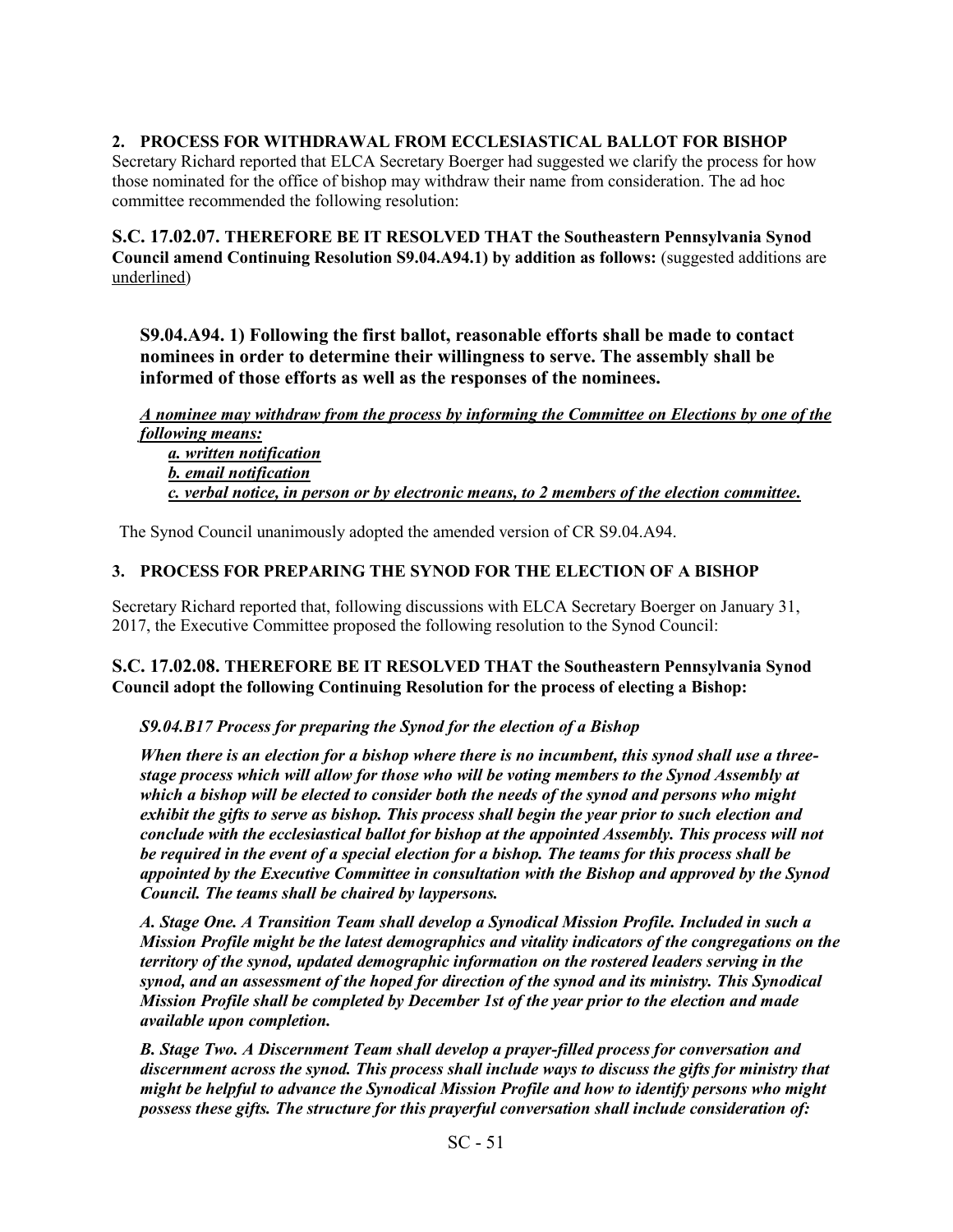*1) how persons with gifts for this ministry might be identified, e.g., who might raise up names, by what authority, and by what mechanism;* 

*2) how the names of those persons might be brought forward for discussion, e.g., through conference meetings, cluster meetings, or synod-wide gatherings;* 

*3) how the conversations about those brought forward might be structured so that their gifts for ministry might be explored;* 

*4) how these conversations might be shared across the synod for the edification of the whole.* 

*The process for these conversations shall be completed and shared by the time the Synodical Mission Profile is completed. These conversations shall begin after the completion of the Synodical Mission Profile and be completed at least one month prior to the election.* 

*C. Stage Three. The Committee on Bishop Elections shall oversee the process of ecclesiastical ballot as specified in S9.04. No names raised in stage two of this process shall be on the ballot at the start of the Assembly. Any names to be placed in nomination shall be made from the floor of the Assembly on the first ballot.* 

Secretary Richard noted that the names of the teams conducting the three stages of the process had been changed from those initially suggested by ELCA Secretary Boerger at our meeting with him on January 31. This was something Secretary Boerger had specifically said we would be free to do.

Ms Susan Pursch stated that she continues to have concerns about lifting up specific names before the ecclesiastical ballot.

Secretary Richard replied that the conversations identifying potential nominees would be concluded at least one month prior to the Synod Assembly and that the Discernment Team will be charged with removing names and biographical information from the synod's social media prior to the election, as was done at the most recent Churchwide Assembly.

Mr. Bob Hensil noted that in his experience these kinds of conversations were already being held in previous elections and that the proposed continuing resolution formalizes what has already been occurring.

Bishop Burkat noted that she has already been approached by groups asking her to reflect on the personal characteristics needed for serving as bishop. She reported that she will refuse all invitations to participate in the discernment process.

Pr. Larry Smoose asked for and received permission to speak as a visitor. He wanted to know whether the conversations led by the Discernment Team would include opportunities to reflect on the spiritual gifts and skills needed in a bishop. Secretary Richard replied that this is the desire. The Team will determine the way in which this might take place.

Secretary Richard noted that the proposed continuing resolution specifies a framework of times for completing each of the phases of the work.

Vice President Beasley reiterated the point that much of what is being proposed is not really new, but rather establishes guidelines for our usual practices.

The Synod Council unanimously adopted CR S9.04.B17.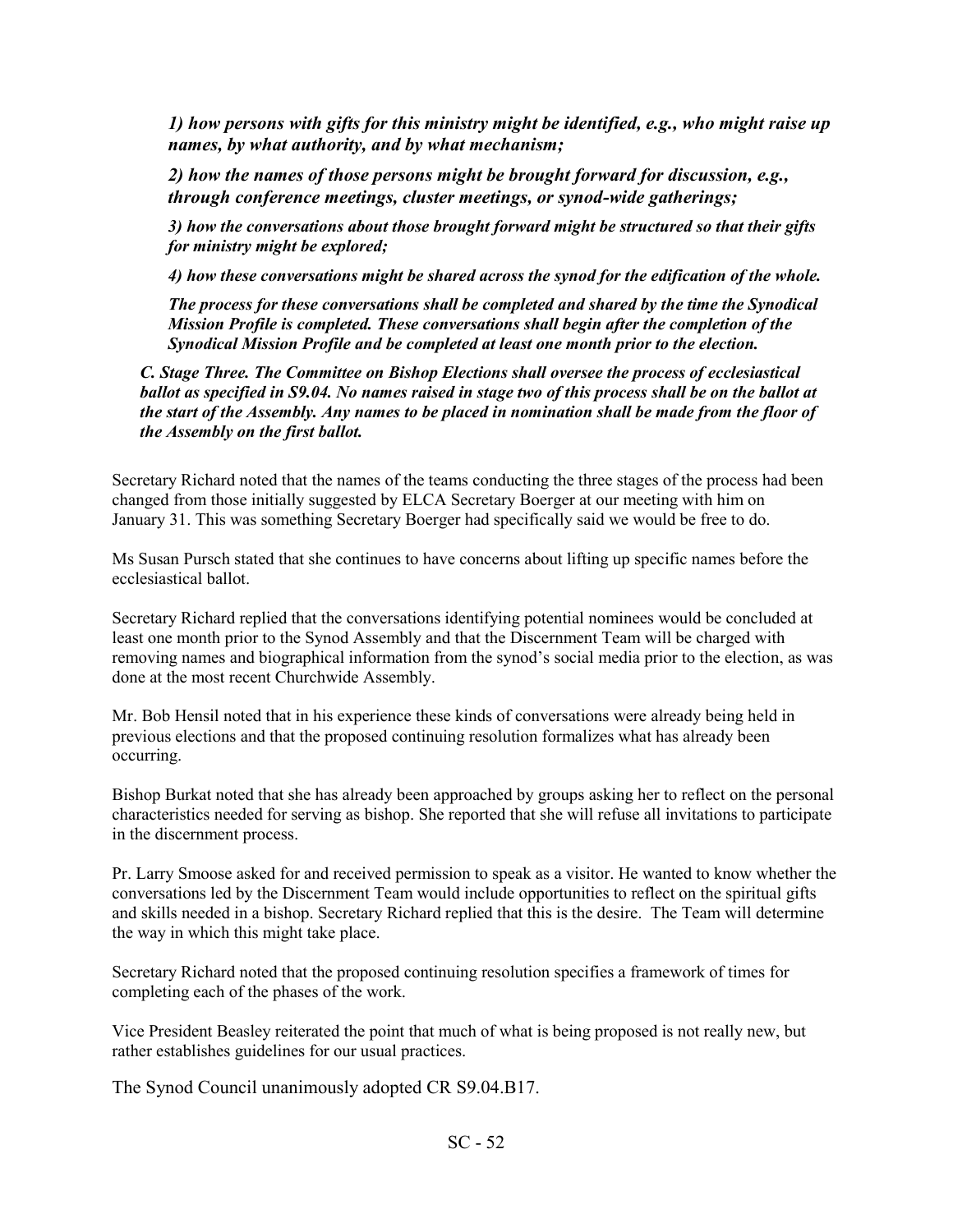#### **4. CLARIFICATION OF COMMITTEE TITLE**

Secretary Richard reported that the Executive Committee suggested that there be a distinction between the committee that coordinates the election of a bishop and the committee that coordinates the election of other positions at the Assembly. To that end, the Executive Committee proposed the following resolution to the Synod Council:

**S.C. 17.02.09. THEREFORE BE IT RESOLVED THAT the Southeastern Pennsylvania Synod Council amend Continuing Resolution S9.04.A94. by addition as follows:** (suggested additions are underlined)

**S9.04.A94.** *1) Following the first ballot, reasonable efforts shall be made to contact nominees in order to determine their willingness to serve. The Assembly shall be informed of those efforts as well as the responses of the nominees.* 

*A nominee may withdraw from the process by informing the Committee on Bishop Elections by one of the following means:* 

*a. written notification* 

*b. email notification* 

*c. verbal notice, in person or by electronic means, to 2 members of the election committee* 

*2) For the purpose of S9.04 of the Synod Constitution, a nominee shall be presumed willing to serve unless he or she has expressed an unwillingness to do so.* 

*3) When reasonable efforts have been made to contact a nominee, but have been unsuccessful, it shall be assumed that the nominee is willing to serve.* 

*4) No nominee willing to serve shall be a member of the contacting group.* 

*5) Biographical information about the nominees included on the third ballot shall be distributed to voting members of the Assembly prior to that ballot.* 

 *6) At a plenary session prior to the fourth ballot, the agenda shall include a forum at which nominees shall be permitted to respond to written questions posed by voting members to the Committee on Bishop Elections.* 

*7) Prior to the fifth ballot, the agenda shall include time for nominees to address the assembly for up to five minutes each.* 

 *8) Implementation of these rules of procedure shall be the responsibility of the Committee on Bishop Elections unless otherwise delegated by the Synod Council.* 

The Synod Council unanimously adopted the amended version of CR S9.04.A94.

### **5. MOVEMENT OF PERSONS FROM THE YOUTH BALLOT TO THE AT LARGE BALLOT.**

Secretary Richard noted that currently Continuing Resolution S6.04.D10. has those nominated for the youth position who are not elected on that ballot to move forward to the ballot for lay person at large. The Youth term is a two year term, where the at large term is a three year term. As the terms are not commensurate, the ad hoc committee recommended that the Synod Council amend the continuing resolution as follows: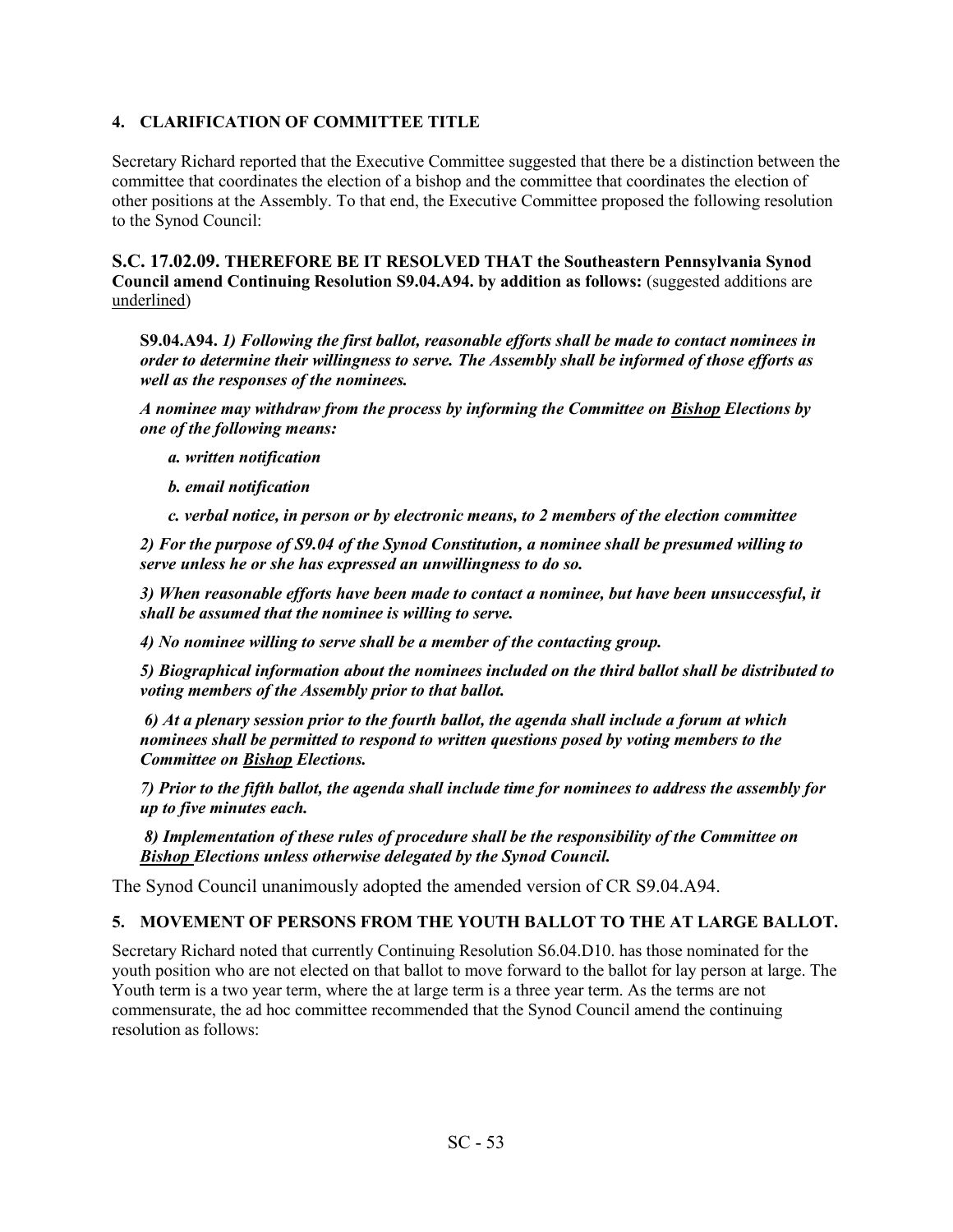**S.C. 17.02.10. THEREFORE BE IT RESOLVED THAT the Southeastern Pennsylvania Synod Council amend Continuing Resolution S6.04.D10. by deletion as follows: (suggested)** deletions are struck through)

**S6.04.D10.** *The Synod Assembly shall elect two Synod Council youth representatives, one female and one male, and two Synod Council young adult representatives, one female and one male. At least one of the youth and young adult representatives shall be a person of color and/or person whose primary language is other than English. The terms of the two youth representatives shall be two years and staggered so that one of the terms expires every year shall expire at the same time. The youth representatives may serve two consecutive terms if eligible. The terms of the young adult representatives shall be three years. The young adult representatives may serve two consecutive terms if eligible. Those nominated for the youth and young adult representative positions and not elected shall be added to the nominees for the Synod Council "at large" positions.* 

The Synod Council unanimously adopted the amended version of CR S6.04.D10.

#### **6. DIVERSITY AMONG THE YOUTH AND YOUNG ADULT MEMBERS OF THE SYNOD COUNCIL**

Secretary Richard reminded the Council that our goal is to have at least one of the four positons of youth and young adult members held by a person of color and/or whose primary language is other than English. Currently the way in which the youth and young adult positions are staggered potentially limits the number of persons we may consider for a particular position. To that end, and because the Youth Female position is currently unfilled, the ad hoc committee recommended that the Synod Council amend this continuing resolution so that the youth positions are elected in the same year, rather than be staggered as follows:

**S.C. 17.02.11. THEREFORE BE IT RESOLVED THAT the Southeastern Pennsylvania Synod Council amend Continuing Resolution S6.04.D10. as follows:** (suggested additions are underlined, suggested deletions are struck through):

**S6.04.D10.** *The Synod Assembly shall elect two Synod Council youth representatives, one female and one male, and two Synod Council young adult representatives, one female and one male. At least one of the youth and young adult representatives shall be a person of color and/or person whose primary language is other than English. The terms of the two youth representatives shall be two years and staggered so that one of the terms expires every year shall expire at the same time. The youth representatives may serve two consecutive terms if eligible. The terms of the young adult representatives shall be three years. The young adult representatives may serve two consecutive terms if eligible. Those nominated for the young adult representative positions and not elected shall be added to the nominees for the Synod Council "at large" positions.*

Mr. Bob Hensil observed that the wording at the beginning of the second sentence, "At least one of the youth *and* young adult representatives" could be interpreted to mean that we need a person of color and/or a person whose language is other than English for both categories. He proposed that we change the word "and" to "or." This change was adopted.

The Synod Council unanimously adopted the amended version of CR S6.04.D10.

## **7. AMENDING BYLAWS CONCERNING REPRESENTATION ON SYNOD COUNCIL**

Secretary Richard noted that the reduction of the number of Conferences in 2016 requires that we also amend our bylaws to reflect the number of people serving on Synod Council. He compared the process of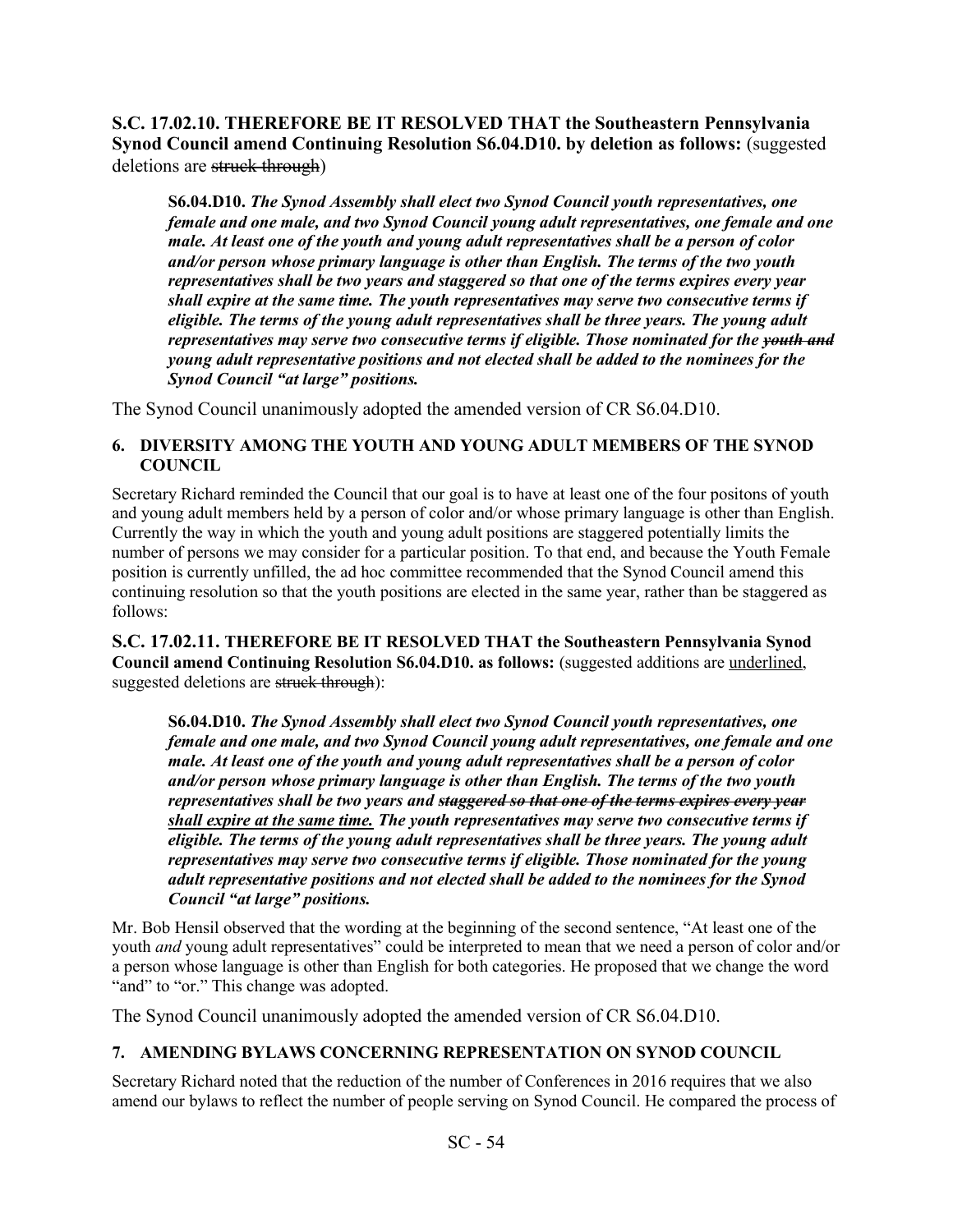updating these bylaws to repainting one wall in a room: you start to notice other things that need to be fixed as well. The ad hoc committee addressed the following additional issues in its proposed revision:

- Move all items pertaining to composition and term limits of the Synod Council to S10.01.<br>
Change S6.04.D10 from a continuing resolution to a bylaw in accordance with S1
	- Change  $S6.04.$ D10 from a continuing resolution to a bylaw, in accordance with S10.01.a, which specifies that the process for election and term of office for all members of the Synod Council "shall be specified in the bylaws".
- · Move all items pertaining to the process for nominations and elections to the Synod Council to S9.08.
- When referring to a Synod Council member, always use the word "member" (consistent with language throughout Chapter 10). When referring to the position on Synod Council someone might fill, always use the word "position" (consistent with S10.06). Remove all language pertaining to "seats."

**S.C. 17.02.12. THEREFORE BE IT RESOLVED THAT the Southeastern Pennsylvania Synod Council recommends the Synod Assembly amend the** *Constitution, Bylaws and Continuing Resolutions of the Southeastern Pennsylvania Synod* **as follows:** (suggested additions are underlined, suggested deletions are struck through, (notes are in red)):

**S6.04.D10.** (moved to S10.01.02)

## **S9.08.01. Synod Council**

**a. The nominating and election process for the 24 persons, not including the four officers of this Synod and the two youth and the two young adult representatives, elected as members of Synod Council members of the Synod Council shall proceed in a manner that will ensure the composition of the Synod Council meets the requirements set forth in Chapter 10 of this constitution. shall proceed in a manner that will assure that at least three members so elected will be persons of color and/or persons whose primary language is other than English, (moved to S10.01.01.c) nine of the 24 elected members shall be ordained ministers and 15 shall be lay persons. (moved to S10.01.01.a) Terms for members other than the youth member shall be for three years** (moved to S10.01.02) and shall be arranged so that **the terms of three ordained ministers, three conferences and two at-large lay members expire each year. (moved to S10.01.01.b) None of the 24 elected members shall be eligible to serve for more than two terms consecutively.** (moved to S10.01.01.b) Terms of office for the **youth members shall be two years, (moved to S10.01.02) and for the young adult members, three years, subject to a two-term limitation. (moved to in S10.01.02)**

**b. Representatives of congregations in Each conference whose lay position is up for election shall meet prior to the Synod Assembly and shall nominate at least one layperson from their conference for the Synod Council position, one nominee per conference to be elected by the assembly at the annual meeting. Every conference may nominate laypeople for the at-large lay positions. (new) Normally, these nominations will take place at a full assembly of the conference. (new, language borrowed from S7.24 and S12.01.05) These lay seats assigned to conferences shall alternate every six years (or two terms) between male and female Council members. (moved to S10.01.01.b) The Nominating Committee shall receive these nominations from the conferences to include in its report. Voting members at the annual meeting of the assembly may nominate from the floor persons from the assigned**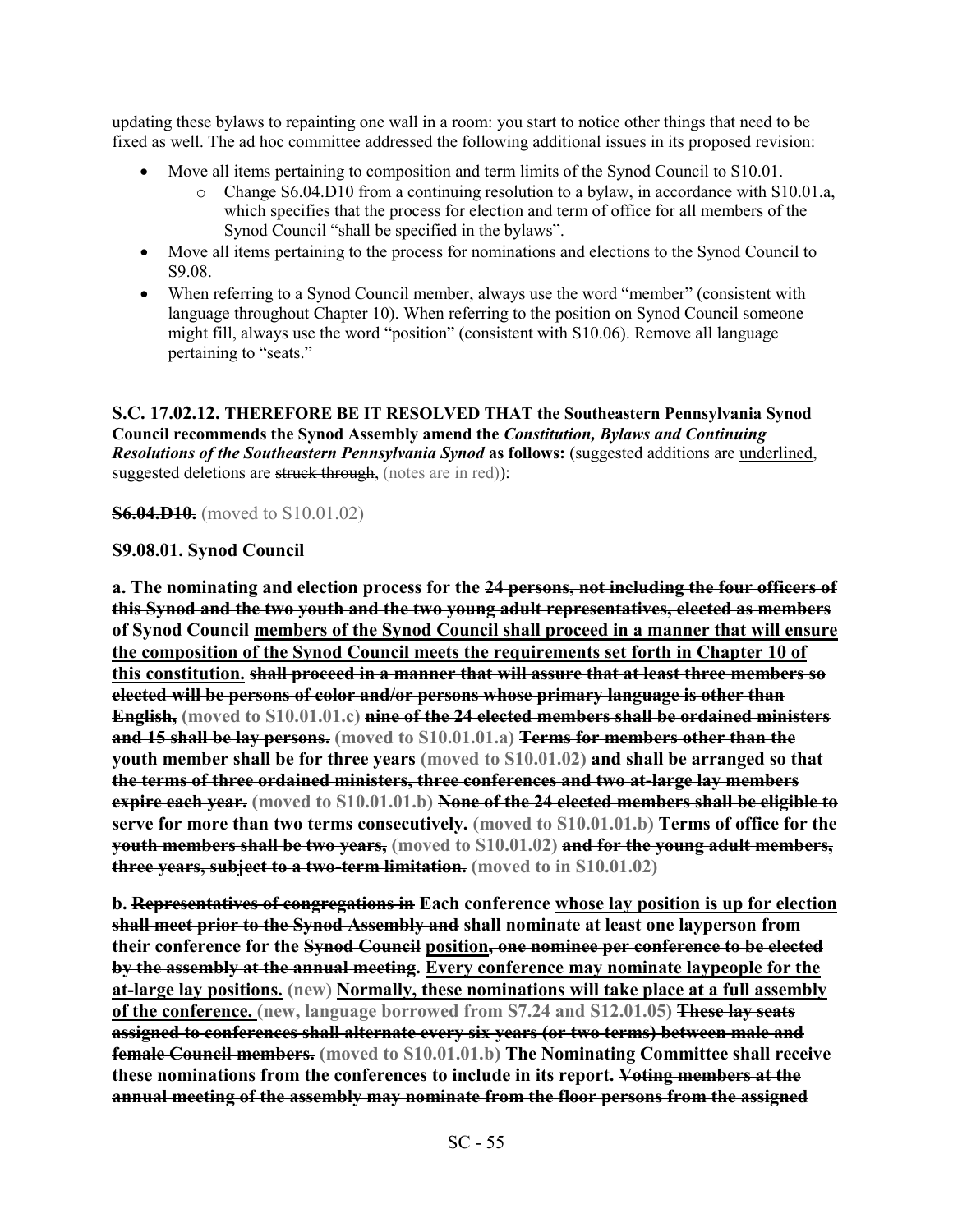**conferences for election to the Synod Council. Additional nominations may be made from the floor. (new, language borrowed from S9.05 thru S9.07)**

**c. The Nominating Committee shall nominate at least one person for each minister of Word and Sacrament and lay at-large position up for election. (new, removes implied need to nominate people for positions not up for election) Geographic consideration shall be given in proposing nominees, as well as the need to assure an adequate number of persons of color and/or persons whose primary language is other than English. Balloting for the conference lay positions shall be completed before balloting for at-large positions begins. Nominees not elected to represent conferences shall be added to the at large ballots. Balloting for at-large lay members shall be by male and female panels; (moved to S9.08.01.e) each year a male and female at-large lay representative shall be elected. (moved to S10.01.01.b) Additional nominations may be made from the floor. (new, language borrowed from S9.05 thru S9.07)**

**d. The Nominating Committee shall nominate at least one person for each youth and young adult position up for election. (new, repeats pattern from previous provision) Additional nominations may be made from the floor. (new, language borrowed from S9.05 thru S9.07)**

**e. Balloting for the The election of conference lay positions shall be completed before balloting for at-large positions begins. Nominees not elected to represent conferences lay positions shall be added to the at-large ballots. The election of young adult positions shall be completed before balloting for at-large positions begins. (new, repeats pattern from previous sentences) Nominees not elected to the young adult positions shall be added to the at-large ballots. (moved here from S6.04.D10, language changed to match previous sentences) Balloting for at-large lay positions shall be by male and female panels. (moved here from S9.08.01.c).**

**d f. No nomination for Synod Council shall be made if that nominee's congregation already has a member on the Synod Council or if a member of a congregation has already been nominated, provided, however, that no nominee shall be ineligible if the Synod Council member from that congregation is an officer of this Synod and/or one of them is a Synod Council youth or young adult member. The Synod Council may make exceptions to this requirement in order to promote greater diversity and/or inclusivity. (moved to S10.01.01.d) If a nominee is ineligible or becomes ineligible for a position on the Synod Council, as defined in †S10.01 and related bylaws, that nominee shall be removed from the ballot.** 

**S10.01.01. General Membership (new, best term we could find to describe the "other members", as listed in †S10.01)**

**a. With the exception of the officers, the youth members, and the young adult members, the general membership of the Synod Council shall consist of 32 members: four officers (as set forth in 8.01. of the Synod Constitution), two youth (a youth is defined as a voting member of a congregation who has not reached the age of 18 at the time of election or appointment to service), two young adults (voting members of a congregation between the ages of 18 and 30 at the time of election or appointment for service), (already defined in †S10.01) and 24 other members (nine ministers of Word and Sacrament, and 15 lay members). one**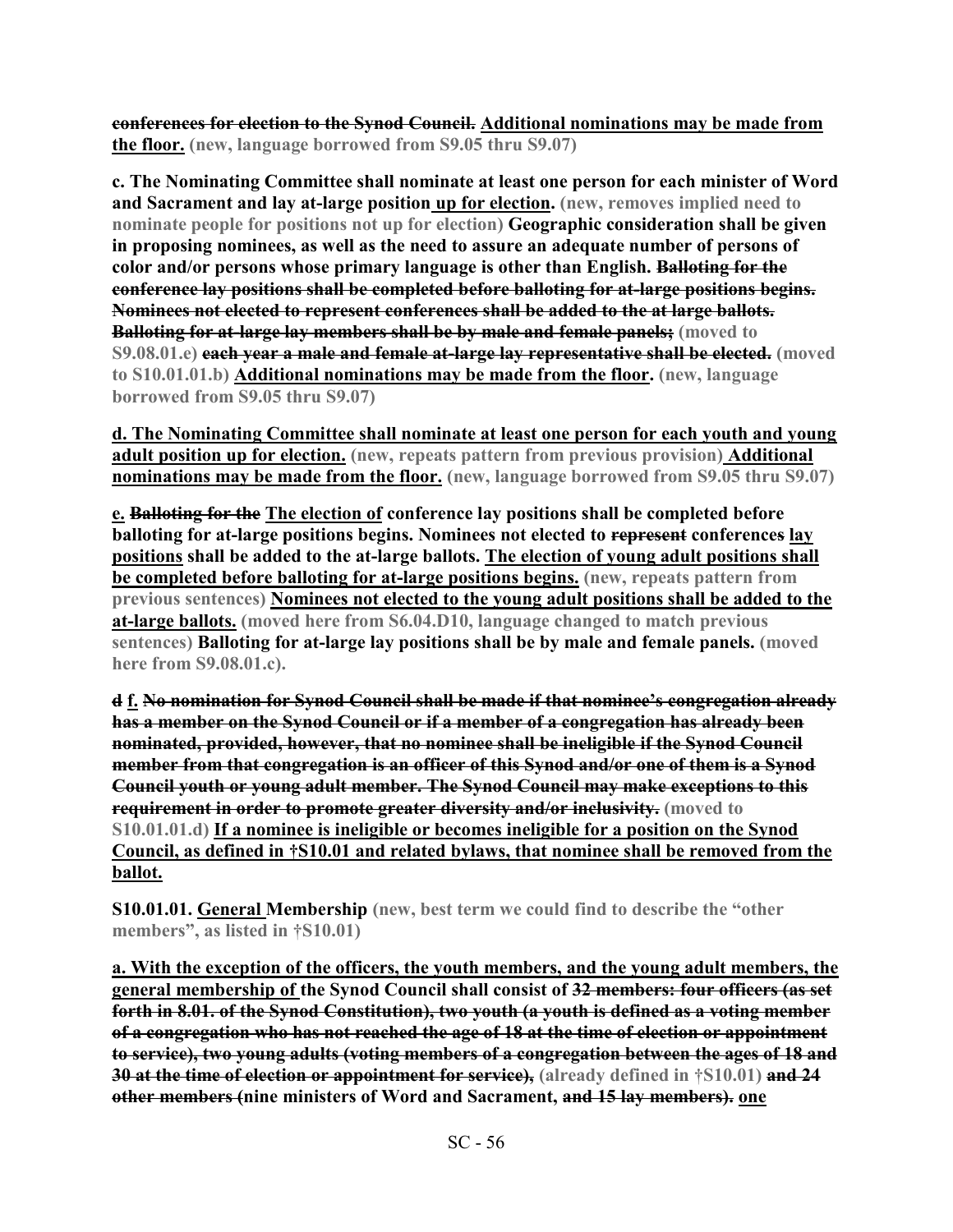**layperson from each conference of this synod, and six at-large laypersons, three male and three female. (more clearly spells out the conference and at-large positions than was previously stated) The Synod Council shall consist of no more than one member of the same congregation at the same time, provided, however, that two or three members of the same congregation may serve on the Synod Council concurrently if one of them is either an officer of this synod and/or one of them is a Synod Council youth or young adult member. (moved to S10.01.01.d)**

**b. The terms for the general membership other than the youth member shall be for three years and of the Synod Council shall be arranged staggered (language borrowed from †S11.05) so that the terms of three ministers of Word and Sacrament, three conferences approximately one-third of conference lay positions, and two at-large lay members positions, one male and one female, (moved here from S9.08.01.c) expire each year. None of the 24 general membership of the Synod Council shall be eligible to serve for more than two terms consecutively consecutive terms. (moved here from S9.08.01.a) These lay seats**  The lay position assigned to each conferences shall alternate every six years or two terms **between male and female Council members. (moved here from S9.08.01.b)**

**c. At least three members of the general membership so elected of the Synod Council will shall be persons of color and/or persons whose primary language is other than English. (moved here from S9.08.01.a)**

**d. The general membership of the Synod Council shall consist of no more than one member of the same congregation at the same time, provided, however, that two or three members of the same congregation may serve on the Synod Council concurrently if one of them is either an officer of this synod and/or one of them is a Synod Council youth or young adult member. (moved here from S9.08.01.d; simplified based on the whole section only referring to the general membership) The Synod Council may make exceptions to this requirement in order to promote greater diversity and/or inclusivity Exceptions may be made to this requirement only if necessary to meet the requirements of S10.01.01.c. (moved here from S9.08.01.d)**

**S10.01.02. The Synod Assembly Council shall elect include two Synod Council youth representatives members, one male and one female, and two Synod Council young adult representatives members, one male and one female. At least one of the youth or young adult representative members shall be a person of color and/or person whose primary language is other than English. The terms of the two youth representatives members shall be two years and shall expire at the same time. The youth representatives members may serve two consecutive terms if eligible. The terms of the young adult representatives members shall be three years and shall expire at the same time. (new, describes current practice) The young adult representatives members may serve two consecutive terms if eligible. (moved here from S6.04.D10) Those nominated for the young adult representative positions and not elected shall be added to the nominees for the Synod Council "at large" positions. (moved to S9.08.01.e)**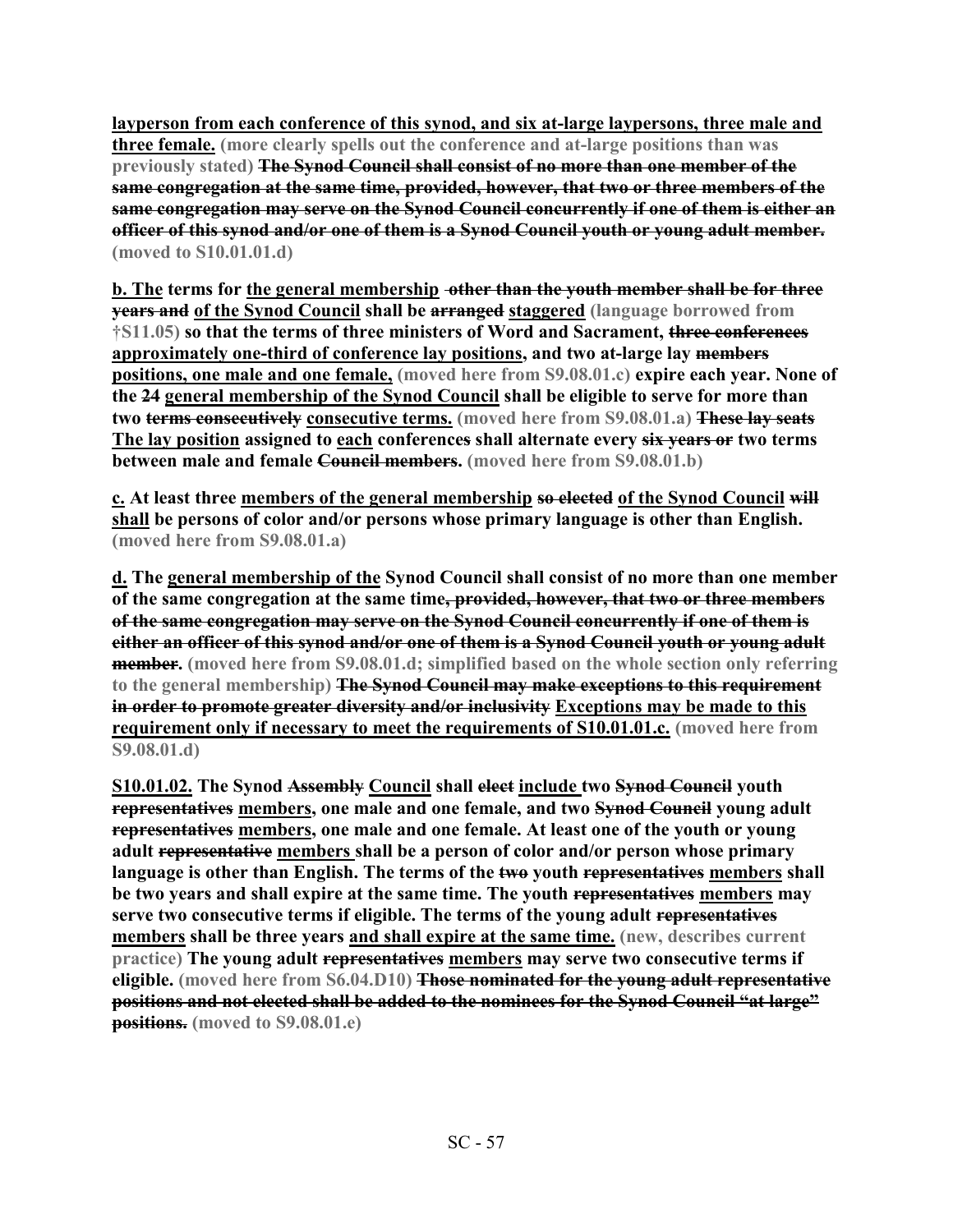## **Final Result**

# **S9.08.01.** Synod Council

a. The nominating and election process for the members of the Synod Council shall proceed in a manner that will ensure the composition of the Synod Council meets the requirements set forth in Chapter 10 of this constitution.

b. Each conference whose lay position is up for election shall nominate at least one layperson from their conference for the position. Every conference may nominate laypeople for the at-large lay positions. Normally, these nominations will take place at a full assembly of the conference. The Nominating Committee shall receive these nominations from the conferences to include in its report. Additional nominations may be made from the floor.

c. The Nominating Committee shall nominate at least one person for each minister of Word and Sacrament and lay at-large position up for election. Geographic consideration shall be given in proposing nominees, as well as the need to assure an adequate number of persons of color and/or persons whose primary language is other than English. Additional nominations may be made from the floor.

d. The Nominating Committee shall nominate at least one person for each youth and young adult position up for election. Additional nominations may be made from the floor.

e. The election of conference lay positions shall be completed before balloting for at-large positions begins. Nominees not elected to conference lay positions shall be added to the at-large ballots. The election of young adult positions shall be completed before balloting for at-large positions begins. Nominees not elected to the young adult positions shall be added to the at-large ballots. Balloting for at-large lay positions shall be by male and female panels.

f. If a nominee is ineligible or becomes ineligible for a position on the Synod Council, as defined in †S10.01 and related bylaws, that nominee shall be removed from the ballot.

# **S10.01.01.** General Membership

a**.** With the exception of the officers, the youth members, and the young adult members, the general membership of the Synod Council shall consist of nine ministers of Word and Sacrament, one layperson from each conference of this synod, and six at-large laypersons, three male and three female.

b. The terms for the general membership of the Synod Council shall be staggered so that the terms of three ministers of Word and Sacrament, approximately one-third of conference lay positions, and two at-large lay positions, one male and one female, expire each year. None of the general membership of the Synod Council shall be eligible to serve for more than two consecutive terms. The lay position assigned to each conference shall alternate every two terms between male and female.

c. At least three members of the general membership of the Synod Council shall be persons of color and/or persons whose primary language is other than English.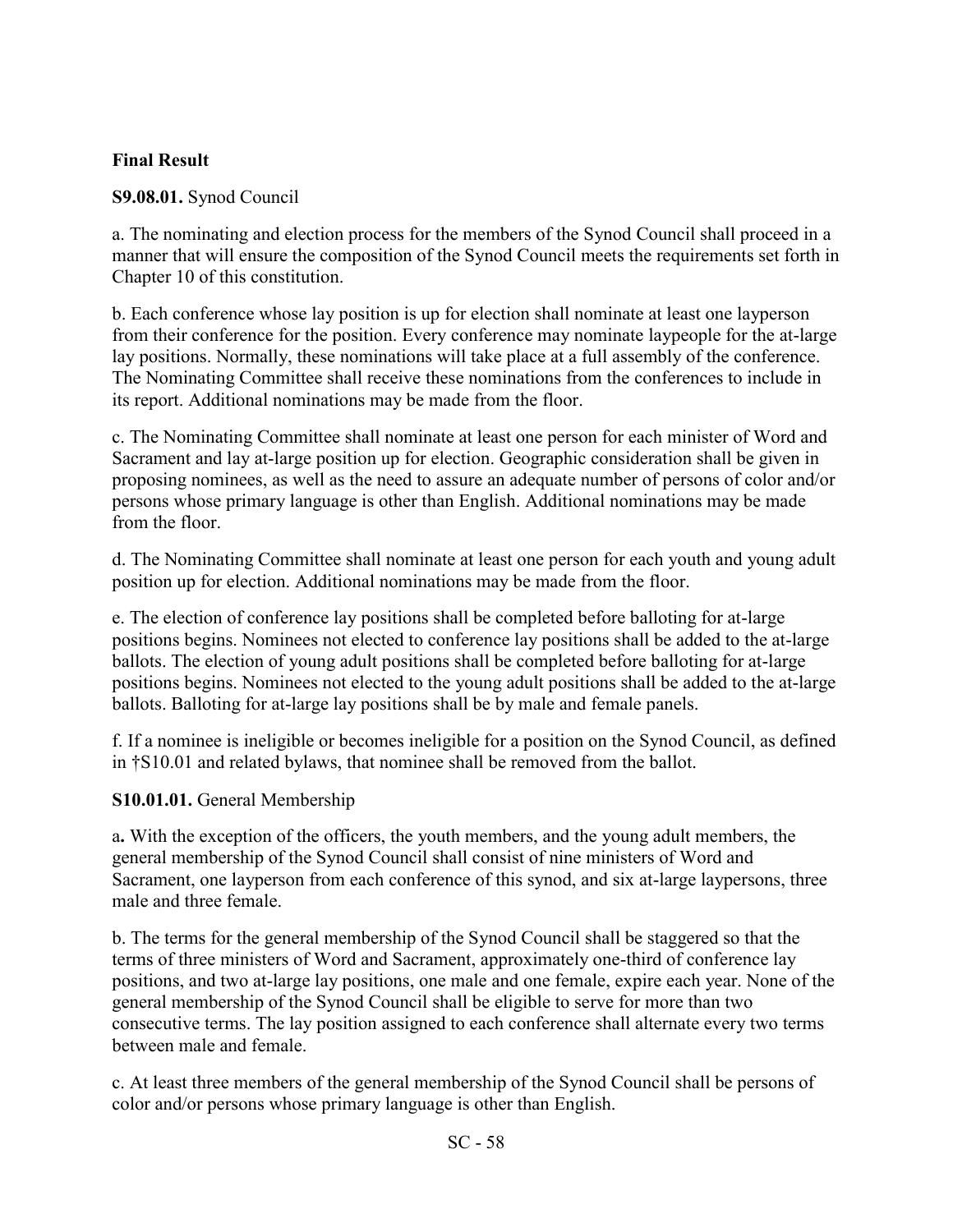d. The general membership of the Synod Council shall consist of no more than one member of the same congregation at the same time. Exceptions may be made to this requirement only if necessary to meet the requirements of S10.01.01.c.

**S10.01.02.** The Synod Council shall include two youth members, one male and one female, and two young adult members, one male and one female. At least one of the youth or young adult members shall be a person of color and/or person whose primary language is other than English. The terms of the youth members shall be two years and shall expire at the same time. The youth members may serve two consecutive terms if eligible. The terms of the young adult members shall be three years and shall expire at the same time. The young adult members may serve two consecutive terms if eligible.

The Synod Council voted unanimously to recommend the proposed revisions to the Synod Assembly for adoption.

# **8. ADDITIONAL UPDATES TO ALIGN CONSTITUTION WITH THE MODEL**

Finally, Secretary Richard noted updates to the Model Constitution for Synods that will be brought to this year's Synod Assembly for adoption. Since these come from the model constitution, a vote of the Synod Council was not necessary.

#### **S8.42.f. Giving of corporate surety in the amount determined by the Synod Council, which shall be**

**in the custody of the secretary, and the premium therefore shall be paid by this** 

**synod. Obtaining a fidelity bond in the amount determined by the Synod Council for persons handling synod funds, which bond shall be in the custody of the secretary. The premium for the bond shall be paid by this synod. Fidelity coverage provided by the Evangelical Lutheran Church in America shall be deemed a fulfillment of this requirement.** 

**†S10.02. The Synod Council shall be the board of directors of this synod and shall serve as its interim legislative authority between meetings of the Synod Assembly. It may make decisions that are not in conflict with actions taken by the Synod Assembly or that are not precluded by provisions of this constitution or the constitution and bylaws of the Evangelical Lutheran Church in America.** 

Need to add, as these are not in our constitution, yet we have Synodically Authorized Worshipping Communities

## **S13.40. Synodically Authorized Worshipping Communities**

#### **S13.41. Authorized worshipping communities, acknowledged under criteria, policies, and**

 **procedures approved by the Church Council of the Evangelical Lutheran** 

**Church in** 

 **America, shall accept and adhere to the Confession of Faith and Statement of Purpose of this church, shall be served by leadership under the criteria of**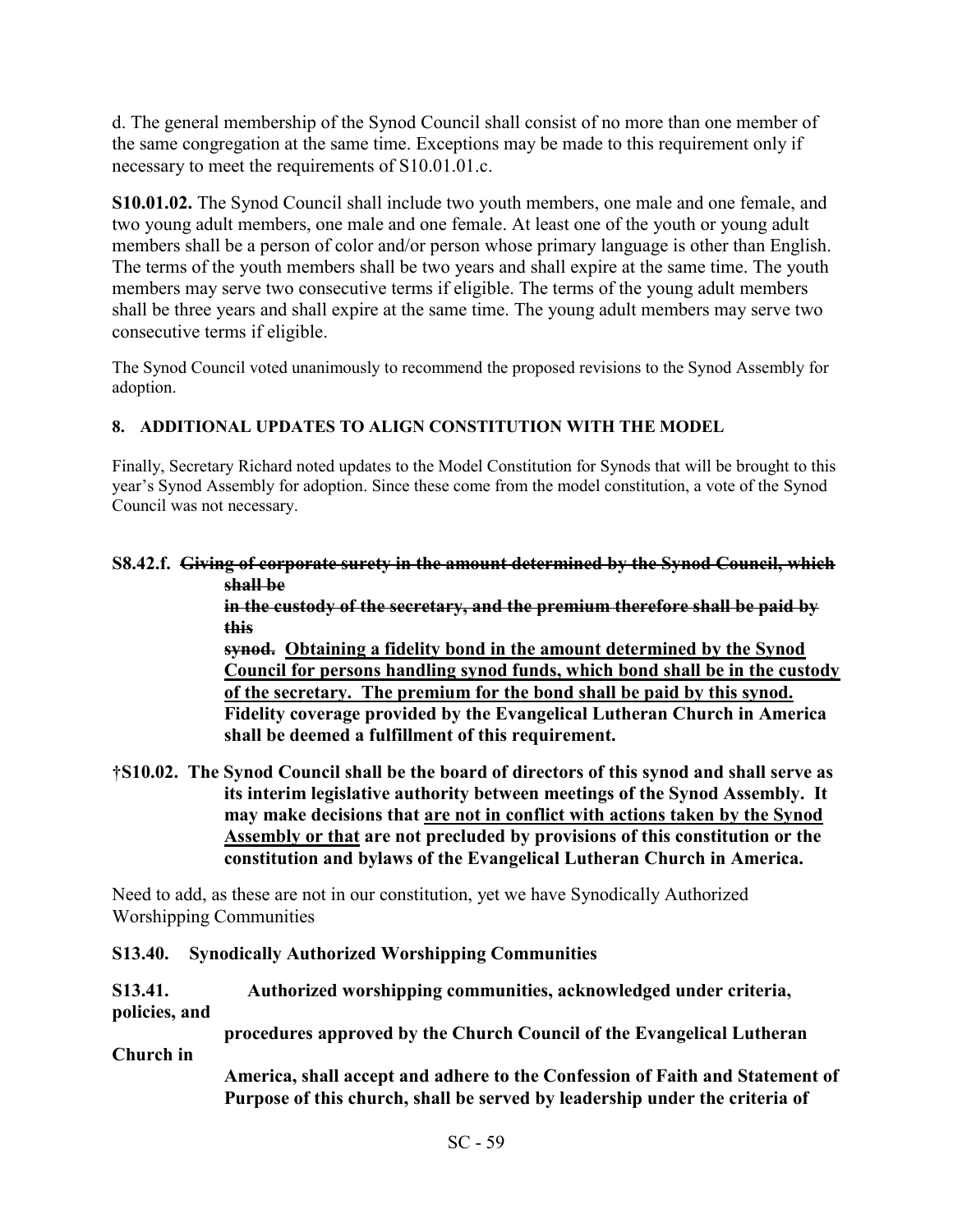# **church, and shall be subject to the discipline of this church.**

Need to delete S14.29., as the new S14.30. supersedes it.

## **S14.29. The provisions in the churchwide documents and such provisions as may be developed by the appropriate churchwide unit governing associates in ministry shall apply in this synod.**

Secretary Richard said that he will post a revised version of our Synod's constitution reflecting the changes to required sections of the model constitution (which were in effect immediately following the Churchwide Assembly) and the continuing resolutions adopted at this meeting.

## **TREASURER AND FINANCE COMMITTEE REPORT**

Ms Sue Massey, chair of Finance Committee and Mr. Martin Schwab, the Synod's Senior Accountant, were recognized to present the financial reports and the proposed budget.

The fiscal year ended (1/31/17) with an overall surplus of \$18,842. There was no need to draw from Fund for Mission.

We have two more years of prepaid rent to the Seminary.

Ms Susan Pursch asked who discusses this issue, and do we need to do something proactive to address it.

Mr. Schwab indicated the Finance Committee discusses this concern at its meetings.

Bishop Burkat stated the Executive Committee has decided that we need to wait see what the Seminary does to see our options. We may be able to renegotiate rent. There is no "drop dead" date for a decision from the school's perspective.

Ms Pursch asked if we should get an extension now that would hold through transition.

Bishop Burkat noted that it is premature to deal with this before we know what the Seminary plans to do, but that steps would be taken to address this before our prepaid lease is completed.

Due to reduced Partnership Support, the 2017 spending plan has been reduced to anticipate no increase over 2016. The number anticipated for Partnership Support for 2017 and the 2018 Budget remains at the actual level given in 2016.

Each of the four areas of the budget are anticipating less income than in 2017, and the expenses have been adjusted to reflect this.

## **S.C. 17.02.13. THEREFORE BE IT RESOLVED THAT the Southeastern Pennsylvania Synod Council approves the 2018 budget, and presents the same to the Synod Assembly for adoption.**

The Synod Council unanimously adopted the resolution.

**this**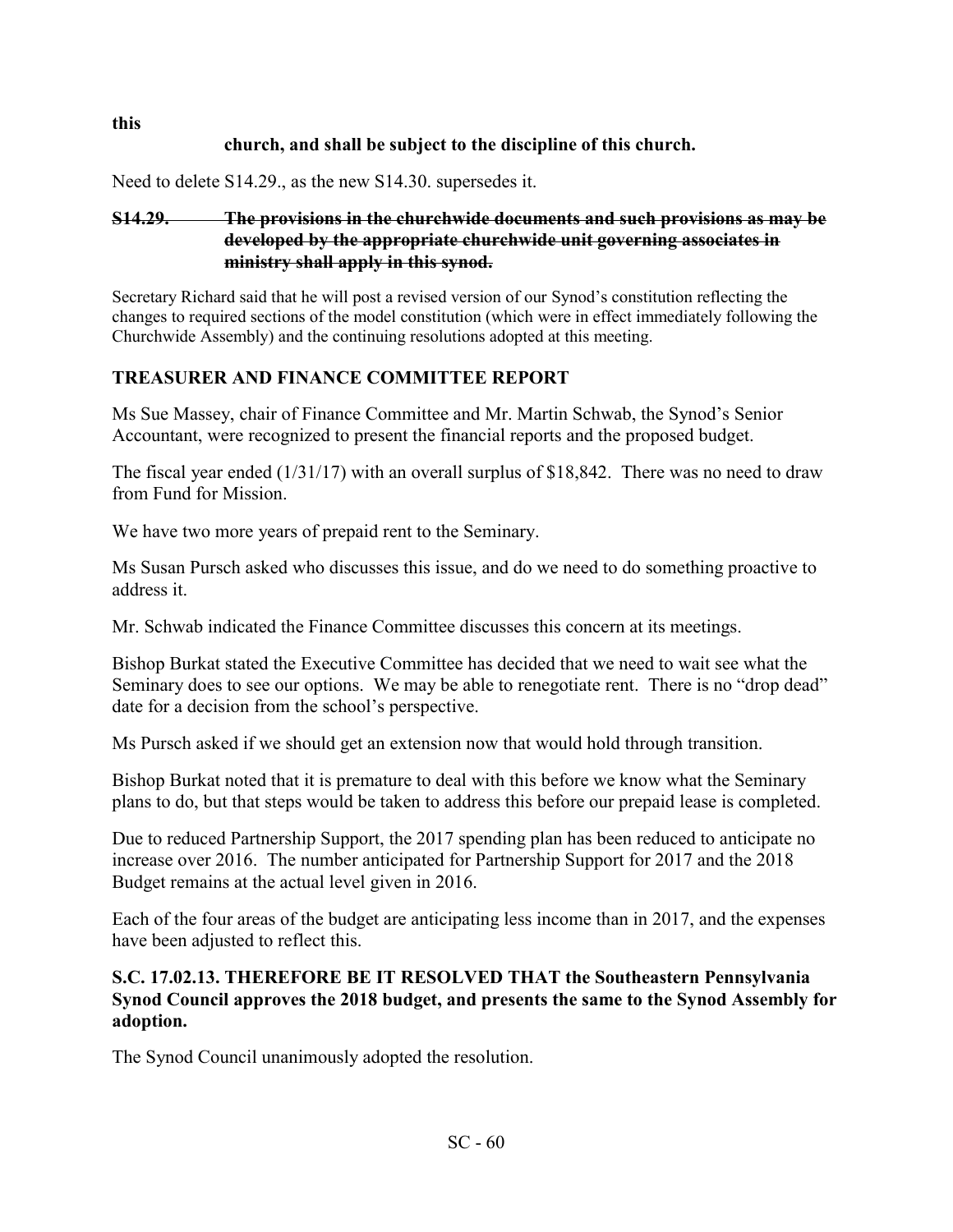## **COMMITTEE REPORTS**

### **Forward Together in Faith**

Vice President Beasley welcomed Ms Ellen Daneke to present on the status of the Forward Together in Faith Campaign

2016 was the year of the "ask." As we enter 2017 we will still ask, but will also gather gifts and recognize both the response and the work we are doing.

Bishop's Advancement Team has strategies and procedures for prospective (major) donors.

Ambassadors are going out to make the "ask."

There are new videos on the Forward Together in Faith website. One of the videos has an ask, one is about Christ the King Deaf Church. These are available for congregations to use to promote the campaign.

Navigators have been out working with MAP congregations. Six congregations have completed a mission plan and submitted them to Pr. Bryan Penman.

The Communication Audit Team plans to be able to launch by the end of March or the beginning of April.

Obstacles to the Campaign: many churches are in transition, others in decline; some are shortstaffed and are low in volunteers for this process; several congregations are in the midst of their own capital campaigns.

A challenge from the Campaign team: We still don't have 100% response from leadership or congregations of leadership. What is keeping leadership congregations from getting on board?

We still have \$2 million to raise by the end of 2018.

#### **Investment Committee**

Mr. Rod Rothermel, chair of the committee, shared that the investments are doing well. However, the portion allocated to T. Rowe Price was delayed as they wanted approval from our governing body since we were a new account. During this delay the market increased strongly, and we are investing with T. Rowe Price on a gradual basis.

#### **Nominating Committee**

Vice President Beasley encouraged all members of Synod Council who are eligible to serve again to please consider this and submit your form to the Synod Office.

## **OLD BUSINESS**

None

#### **NEW BUSINESS**

None